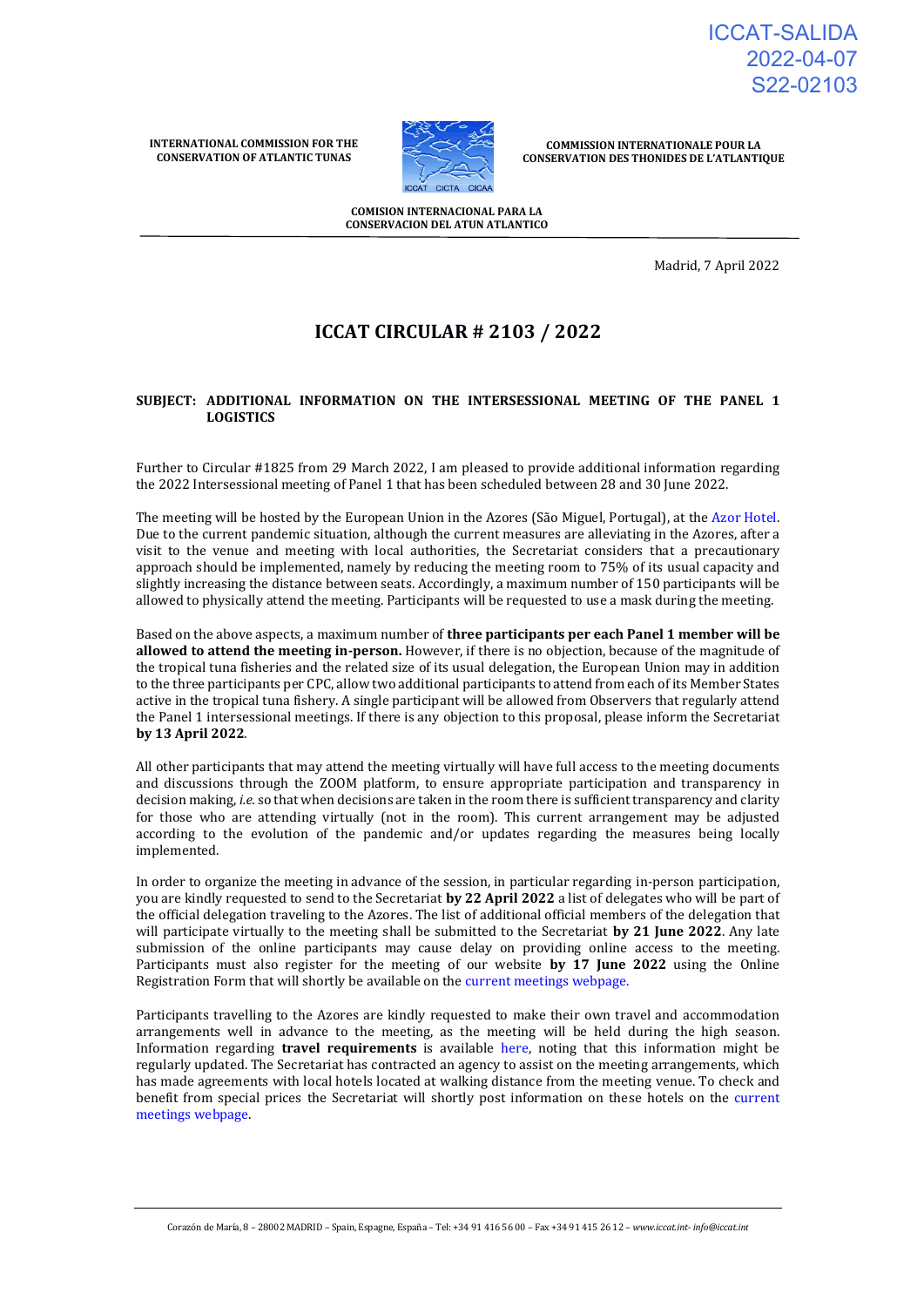

### **COMISION INTERNACIONAL PARA LA CONSERVACION DEL ATUN ATLANTICO**

Please note that in 2020 the Commission adopted new rules and procedures regarding the ICCAT Meeting Participation Fund (MPF), namely Rec. [20-09](https://www.iccat.int/Documents/Recs/compendiopdf-e/2020-09-e.pdf) and Ref. [20-10,](https://www.iccat.int/Documents/Recs/compendiopdf-e/2020-10-e.pdf) that should be strictly followed by those Contracting Parties applying to the MPF. According to the *[Rules of Procedure for the Administration of the](https://www.iccat.int/Documents/Recs/compendiopdf-e/2020-10-e.pdf)  [Special Meeting Participation Fund](https://www.iccat.int/Documents/Recs/compendiopdf-e/2020-10-e.pdf)* (Ref. 20-10), MPF applicants shall send the duly completed form to the Secretariat [\(iccat-travel@iccat.int](mailto:iccat-travel@iccat.int) and [info@iccat.int\)](mailto:info@iccat.int) 75 days in advance of the start of the meeting, *i.e.* **14 April 2022** at the latest. Requests for financial assistance cannot be accepted after that date.

Finally, those delegates requiring a *Note verbale* from the Secretariat to apply for a visa, are kindly requested to contact the Secretariat as soon as possible and provide information on the place where it will be processed.

In case the current pandemic situation changes significantly, the Secretariat will circulate the relevant information to the CPCs, as well as any possible measures that may need to be implemented.

Please accept the assurances of my highest consideration.

*Executive Secretary*

Camille Jean Pierre Manel

### **DISTRIBUTION:**

- **− Commission Officers:**
	- **First Vice Chair:** Z. Driouich **PWG Chair:** N. Ansell **Second Vice Chair: Chairs Panels 1-4**

**Commission Chair:** E. Penas Lado **COC Chair:** D. Campbell

R. Chong **STACFAD Chair:** D. Warner-Kramer

**SCRS Chair:** G. Melvin **SCRS Vice Chair** H. Arrizabalaga

- **− Head Delegates**
- **− Cooperating Parties, Entities or Fishing Entities**
- **− Observers**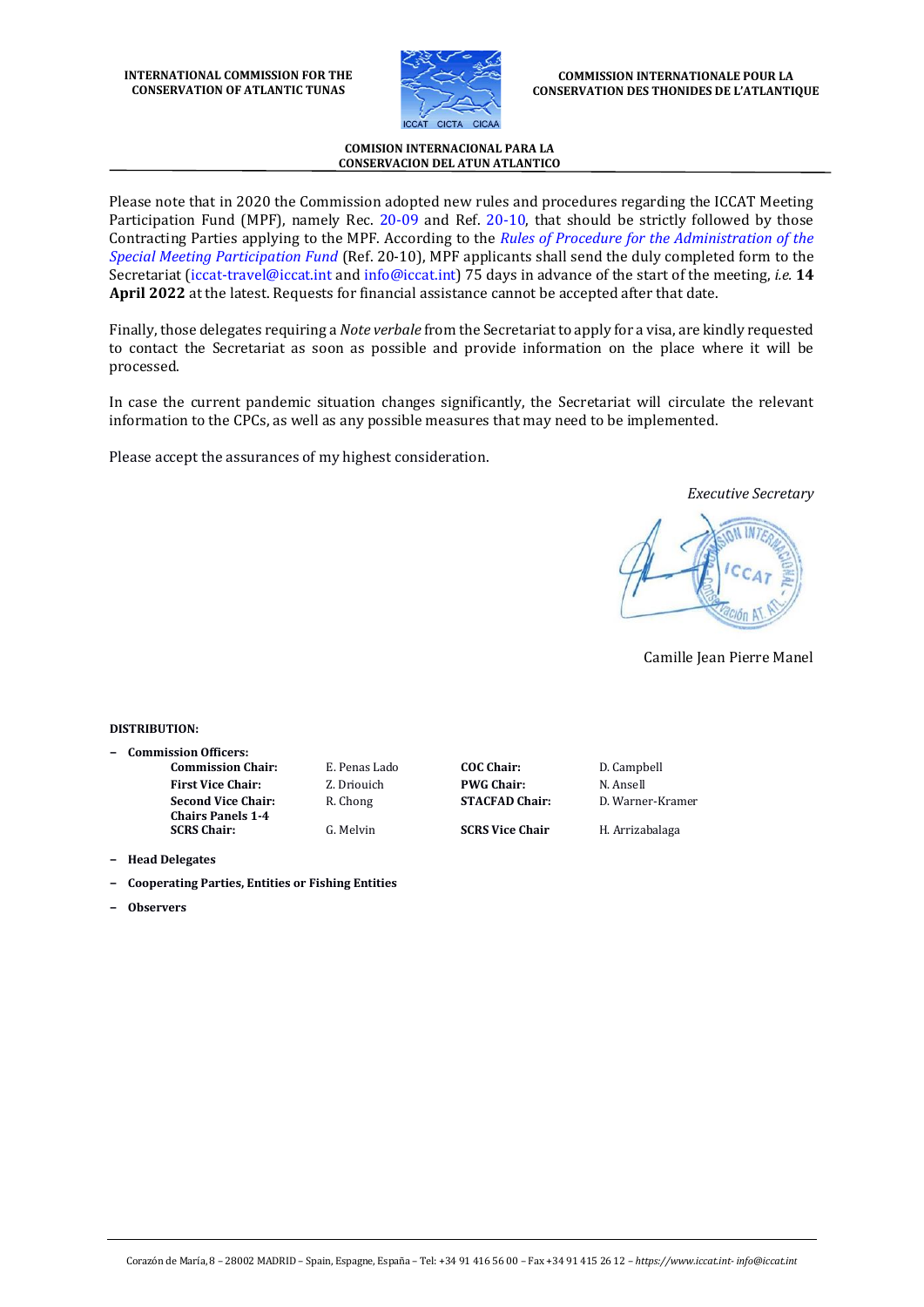ICCAT-SALIDA 2022-03-29 S22-01825

**INTERNATIONAL COMMISSION FOR THE CONSERVATION OF ATLANTIC TUNAS**



**COMMISSION INTERNATIONALE POUR LA CONSERVATION DES THONIDES DE L'ATLANTIQUE**

**COMISION INTERNACIONAL PARA LA CONSERVACION DEL ATUN ATLANTICO**

Madrid, 29 March 2022

# **ICCAT CIRCULAR # 1825 / 2022**

# **SUBJECT: INTERSESSIONAL MEETING OF THE PANEL 1**

Further to Circulars #1329/22 and #1646 (from 18 February and 18 March 2022, respectively), and based on the feedback received from CPCs, I am pleased to announce that the 2022 Intersessional meeting of Panel 1 has been conven14ed between 28 and 30 June 2022. The meeting will be hosted by the European Union in the Azores (São Miguel, Portugal). This meeting will be held based on a hybrid format, to allow for in-person participation as well as online attendance using the Zoom platform.

The Secretariat will soon visit the meeting venue and will provide further details on the meeting arrangements as soon as possible.

The Tentative Agenda has been developed in consultation with the Panel 1 Chair. This and other meeting documents will be published in the OwnCloud document folder as they become available. All documents will be available in the ownCloud at: [https://meetings.iccat.int/index.php/s/2npPMC4kelyyGYL.](https://meetings.iccat.int/index.php/s/2npPMC4kelyyGYL) CPCs wishing to submit documents for discussion at the meeting are requested to do so as early as possible.

Here attached you can also find a letter from the Chair with his views on how to proceed, including a workplan.

Please accept the assurances of my highest consideration.

*Executive Secretary*



Camille Jean Pierre Manel

#### **DISTRIBUTION:**

- **− Commission Officers:**
	- **First Vice Chair:** Z. Driouich **PWG Chair:** N. Ansell **Second Vice Chair: Chairs Panels 1-4**

**Commission Chair:** E. Penas Lado **COC Chair:** D. Campbell R. Chong **STACFAD Chair:** D. Warner-Kramer

**SCRS Chair:** G. Melvin **SCRS Vice Chair** H. Arrizabalaga

**− Head Delegates**

**− Cooperating Parties, Entities or Fishing Entities**

**Attachment:** PA1 Chair letter and Tentative Agenda for the intersessional meeting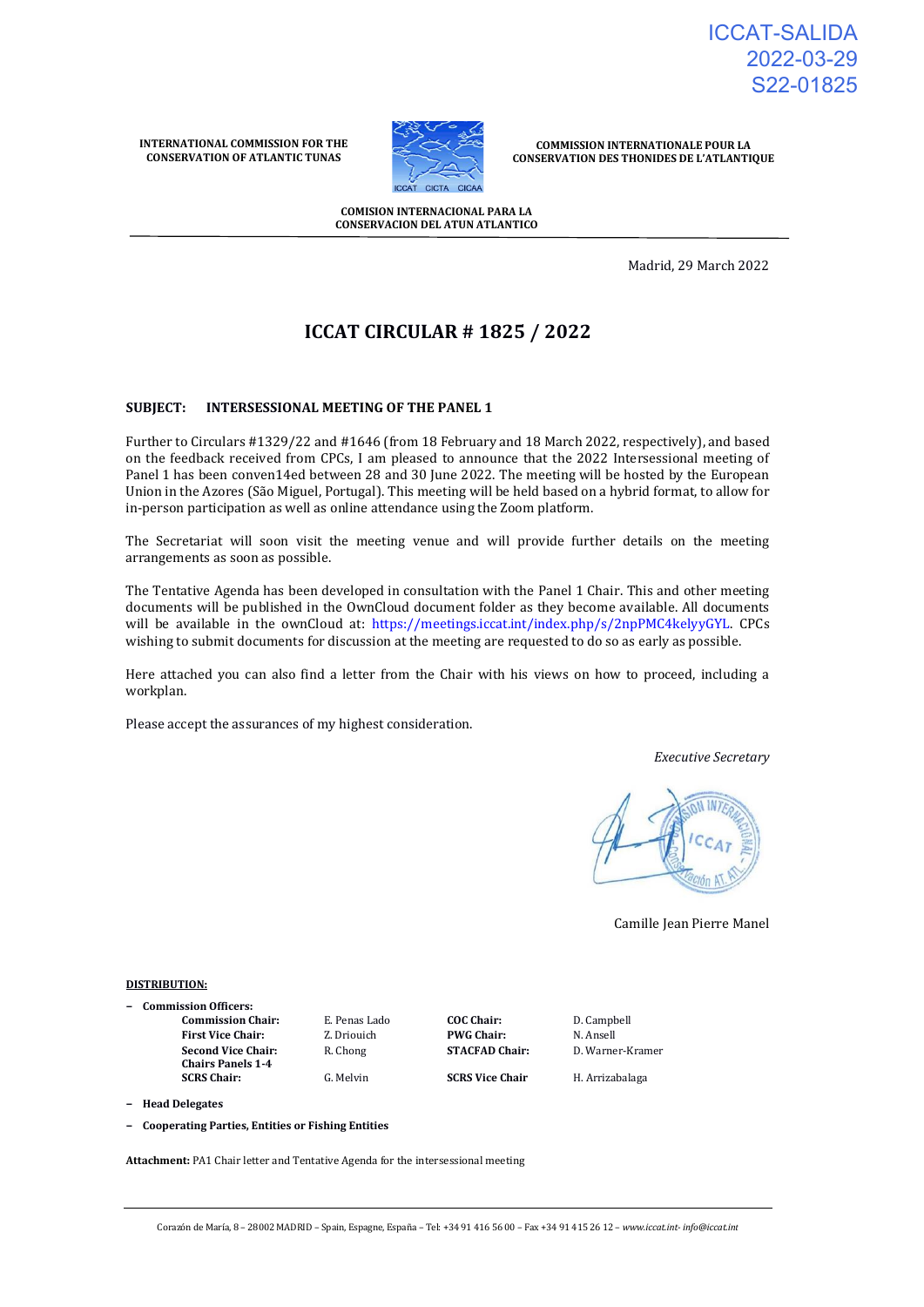**INTERNATIONAL COMMISSION FOR THE CONSERVATION OF ATLANTIC TUNAS**



**COMMISSION INTERNATIONALE POUR LA CONSERVATION DES THONIDES DE L'ATLANTIQUE**

**COMISION INTERNACIONAL PARA LA CONSERVACION DEL ATUN ATLANTICO**

29 March 2022

Greetings to all,

The intersessional meeting of Panel 1 is scheduled for 28-30 June 2022 via a hybrid format and the draft agenda is attached. Although the agenda covers a number of relevant aspects that are essential to review the *Recommendation by ICCAT replacing Recommendation 19-02 replacing Recommendation 16-01 on a multi-annual conservation and management programme for tropical tunas* [Rec. 21-01], I urge CPCs to endeavour to fully participate in the discussions to make headway, with a particular focus on the development of the criteria for allocating quotas especially for bigeye tuna. At the end of the session, it is my resolve to set up a small Working Group to collate all the views of all members of the panel and to come up with a draft revision of Rec. 21-01. This would allow Panel 1 to work interssessionally aiming to have a draft proposal by September 2022, well before the November 2022 meeting. Accordingly, in the interim I encourage all CPCs who have draft proposals to forward those to me and the Secretariat.

Kind regards,

Paul Bannerman